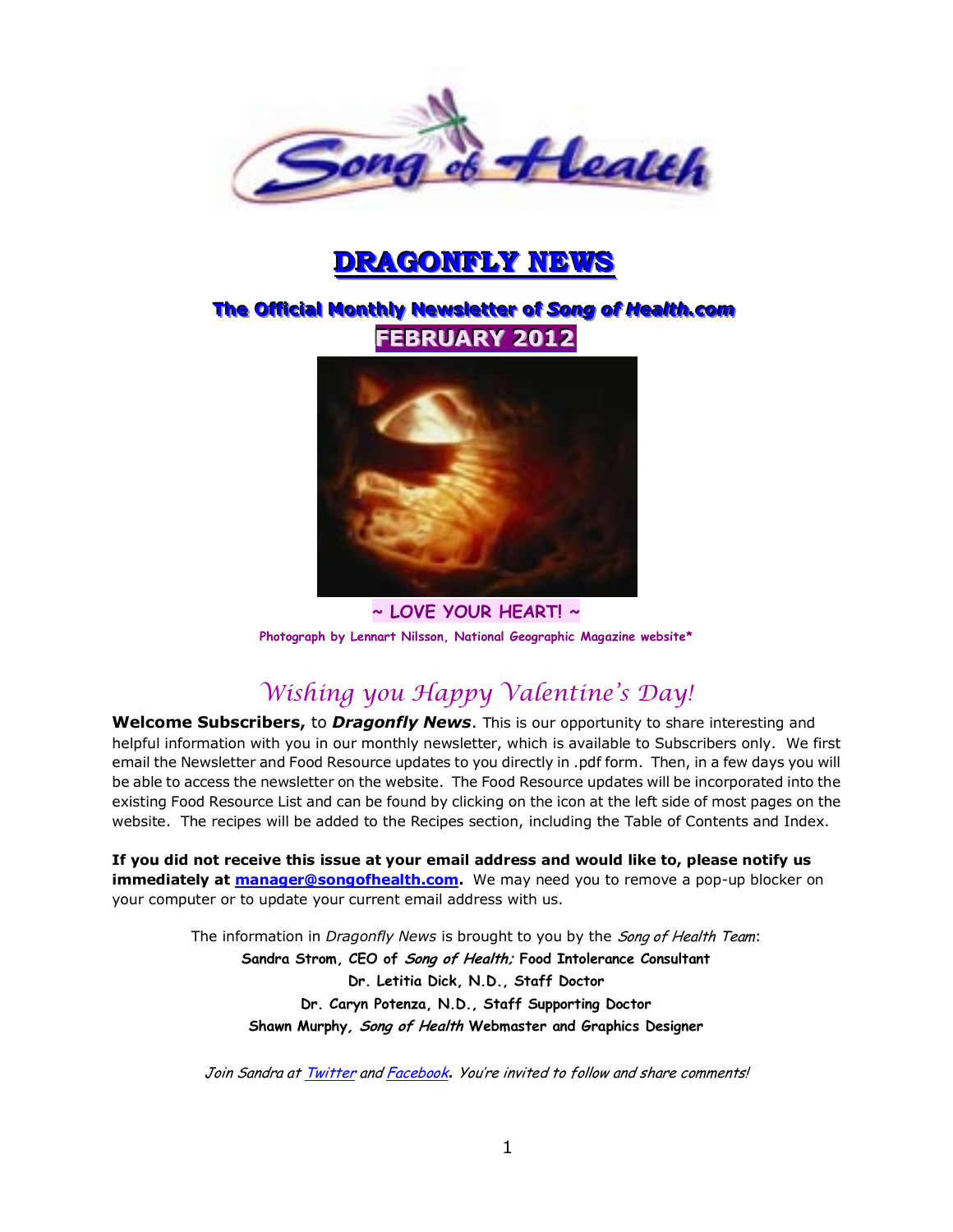### **~~~ IIINNN TTTHHHIIISSS IIISSSSSSUUUEEE::: ~~~**

| <b>WEBSITE CHANGES AND</b><br><b>NOTICES</b>       | No recent changes                                                                          |
|----------------------------------------------------|--------------------------------------------------------------------------------------------|
| <b>SUBSCRIBERS SPOTLIGHT:</b>                      | Stories, Comments, Questions Asked and Answered                                            |
| <b>FOOD LABEL QUIZ</b>                             | CAN YOU GUESS THE FOOD CATEGORIES OF<br>INGREDIENTS LISTED ON THIS LABEL?                  |
| <b>FNVIRONMENTAL UPDATES</b><br>FROM THE U.S. EPA: | No new update this month.                                                                  |
| ARTICLE:                                           |                                                                                            |
| <b>SHARING EXPERIENCES:</b>                        | "IS THERE A SOAP FOR THE FRUIT INTOI FRANTS?"<br>By Sandra Strom and Drs. Dick and Potenza |
| <b>RECIPES:</b>                                    | CAKES:<br><b>GINGERBREAD (Basic Recipe)</b><br><b>SANDY'S GINGERBREAD CAKE</b>             |
| <b>FOOD RESOURCE UPDATE:</b>                       | FEBRUARY 2012                                                                              |

### *The Carroll Institute of Natural Healing*

is an educational opportunity for Naturopathic physicians and students to further their education in the classical methods of Naturopathy, not otherwise taught in the Naturopathic colleges. This is where physicians and students learn about the Carroll Food Intolerance Evaluation methods, constitutional hydrotherapy and other important methods handed down by classical Nature Doctors.

## *Song of Health* **and** *The Carroll Institute of Natural Healing* work

together to reach as many people as possible, to educate and help understand the importance of avoiding personal food intolerances, applying classical Naturopathic methods of healing, and naturally restoring the body to health.

*We invite everyone to contact us with any questions you may have regarding these methods at [manager@songofhealth.com.](mailto:manager@songofhealth.com)* 

Song of Health.com actively promotes physicians and professionals who support our work, and companies who act with integrity and are honest about their products and services. Check out your [Goods and Services section](http://www.songofhealth.com/goods.html) at Song of Health.com. **Those interested in advertising at Song of Health.com,**  please go to<http://www.songofhealth.com/advertising.html> or email us at [advertise@songofhealth.com.](mailto:advertise@songofhealth.com)

### **WEBSITE CHANGES AND NOTICES**

No recent changes.

# **ARE YOU SIGNED UP ON THE ALERT LIST YET?**

Stay notified of new posts in The Forum and emails sent to us regarding all of your family"s personal food intolerances. **To be on the list [contact us at manager@songofhealth.com](mailto:contact%20us%20at%20manager@songofhealth.com)**.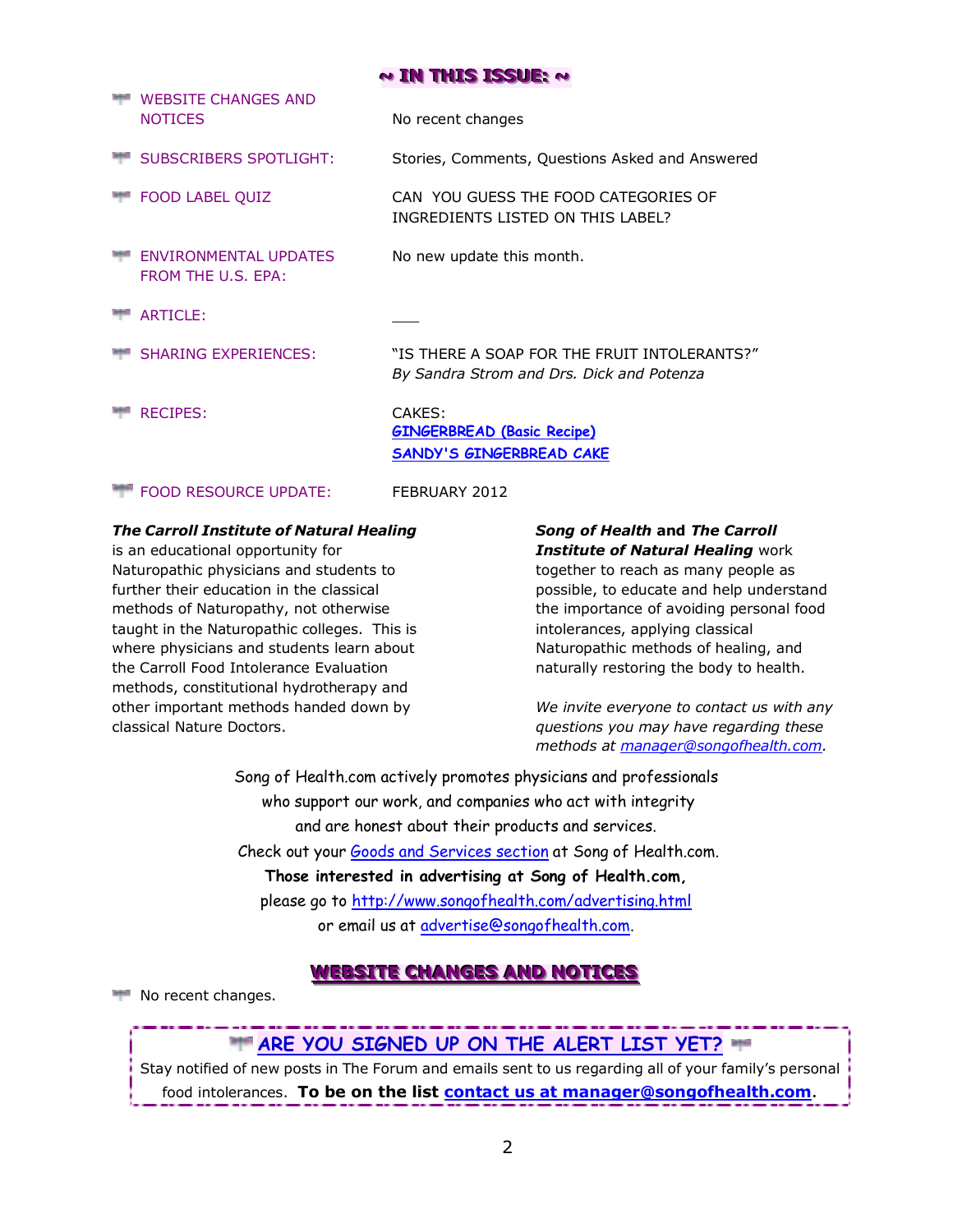## **WAYS TO SAVE \$\$ ON YOUR NEXT SUBSCRIPTION RENEWAL:**

### **Give and you shall receive!**

Honor your friends and family with a subscription to SONG OF HEALTH. For your generosity **YOU** will be honored with **an additional 10% off your next subscription!** 

### **Refer a new subscriber and receive an additional 10% off your next renewal!**

To receive your discount coupon, email **[manager@songofhealth.com](mailto:manager@songofhealth.com)** and tell us the name of the person you are referring. Once they subscribe, you will receive your 10% discount. *It's that easy*!

### **To order: Contact [manager@songofhealth.com](mailto:manager@songofhealth.com)**

**+**

### *TAKE ADVANTAGE OF ADDITIONAL DISCOUNTS WHEN YOU RENEW YOUR SUBSCRIPTION.*

- **Renew 6 months early** and receive additional months and \$\$ off!
- **Use the promo codes in the renewal notifications emailed to you** for other special discounts!

**If you need help or have any questions, feel free to [contact me.](mailto:manager@songofhealth.com?subject=contact%20us)** 

**~~~~~~~~~~**



# *SUBSCRIBERS SPOTLIGHT*

# **STORIES, COMMENTS AND QUESTIONS**

### *What information would you like to have in your newsletter?*

Our goal is to serve you. Please help us by sharing what you would like to see in *Dragonfly News*. We will do our best to accommodate you. We also invite you to share other suggestions, comments and favorite recipes with us. **You may contact us at: [newsletter@songofhealth.com.](mailto:newsletter@songofhealth.com)**

### *Share your story with others.*

**SUBSCRIBERS, Please help others by sharing your story.** When you allow us to publish it in *Dragonfly News* and *Subscribers' Testimonials,* a dedicated section on the *Song of Health* website, you provide the opportunity to reach out to those who still suffer but are not confident that our dietary lifestyle will work for them. By reading about how our lives were dramatically changed, we can help others to step through the door toward wellness. **WE WOULD BE HONORED TO INCLUDE YOUR STORY** about how you came to follow the Carroll Food Intolerance way of life. We reserve the right to edit for grammar and

spelling correctness, however we will not change your story content.

IF YOU PREFER US TO HELP YOU WRITE YOUR STORY, WE WILL BE HAPPY TO. JUST ASK!

Please email your contribution to manager@songofhealth.com.

Thank you for helping us to achieve our goal of reaching out to as many people as possible in order to provide help, hope and answers. The more we give away, the more we receive! **A note of encouragement:** A subscriber was concerned that her story was uninteresting.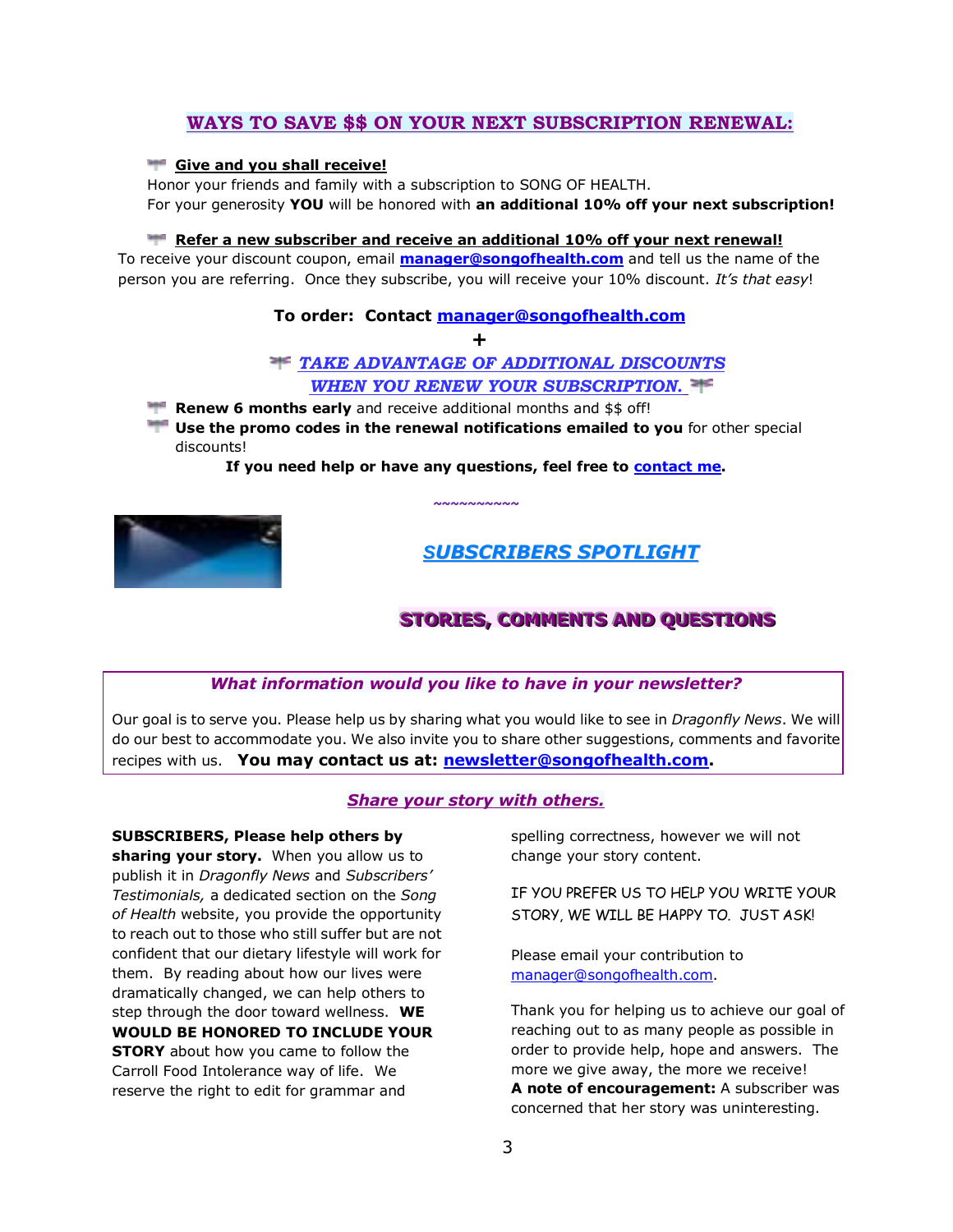### **There is no such thing as a boring,**

**uninteresting story!** We are here to support each other and every contribution helps, no matter how small or large the content. Please

don't let that stop you! We invite you to check out **[Subscribers Testimonials](http://www.songofhealth.com/testimonials.html)** to read what subscribers have shared.

# **QUESTIONS ASKED AND ANSWERED:**

### **Questions Emailed to us:**

*Song of Health has been given permission by our Subscribers to share our communications with you. In so doing, we all reap the benefits of learning together.* 

**Jan 11th, From Sandra, CEO of Song of Health to Clarissa:** Hello Clarissa, I just wanted to follow up on your yogurt culture question. Dr. Tish has not been able to get more answers for you since her first response. I'm wondering if you have had any better results yet, or are you still having problems with the culture? Have you tried a different source for the milk? In health, **Sandra Clarissa:** I have found I have to be way more careful with the raw milk and very precise, or it will be runny or chunky. Thanks for getting back to me.

If I may ask one more question, my mom and brother are potato, fruit & sugar intolerant and

### *Samples From The Forum:*

IMPORTANT NOTICE: **At this time, due to work overload and shortage of time, our doctors are not able to answer your questions in the category [Ask the Doctors a](http://www.songofhealth.com/cgi/forum/mf_browse.pl?Com=category&Category=a01cI799)  [Question.](http://www.songofhealth.com/cgi/forum/mf_browse.pl?Com=category&Category=a01cI799) They request that you refer any medical questions to them, or your personal physician, directly to their clinics, by requesting a consultation appointment. Thank you for your understanding. Editor's Note:** I realize how easy it is to miss our requests. We take full responsibility for that, and are happy to repeat them whenever necessary.

It's been quiet this month! No recent posts.

I can't find a yeast they can have. The only "potato free" tests for sugar. My brother really needs carbs, being a growing hungry boy; he is getting very thin on his meat, vegetable, fruit diet. Any advice? Thank you! *Clarissa* 

**Sandra:** I have the same problem! I make my own sourdough, or quick breads such as biscuits or soda bread (biscuit dough). Does that help?

**Clarissa:** I haven't found a way to start Sour without yeast.

**Sandra:** Check sourdough starter recipe at SOH. I never use yeast in mine. I do add a 1/2 tsp. or so of agave syrup per 3 cups starter to give the natural yeast more to feed on.

*~~~~~* 

### **REMEMBER TO GO T[O THE FORUM](http://www.songofhealth.com/subscribers/forumintro.html) TO SHARE - AND ACCESS – MORE QUESTIONS AND COMMENTS!**

**IMPORTANT NOTE:** When posting a question or comment in The Forum to a thread that is not recent (within the current week**), PLEASE CREATE A NEW THREAD, even if the topic has been discussed at a prior time.** This way, new entries won't get unintentionally missed.

**The Forum is a great way to make new friends!** It is a great opportunity for you to share tips, meals, recipes and any other information to help support and educate each other!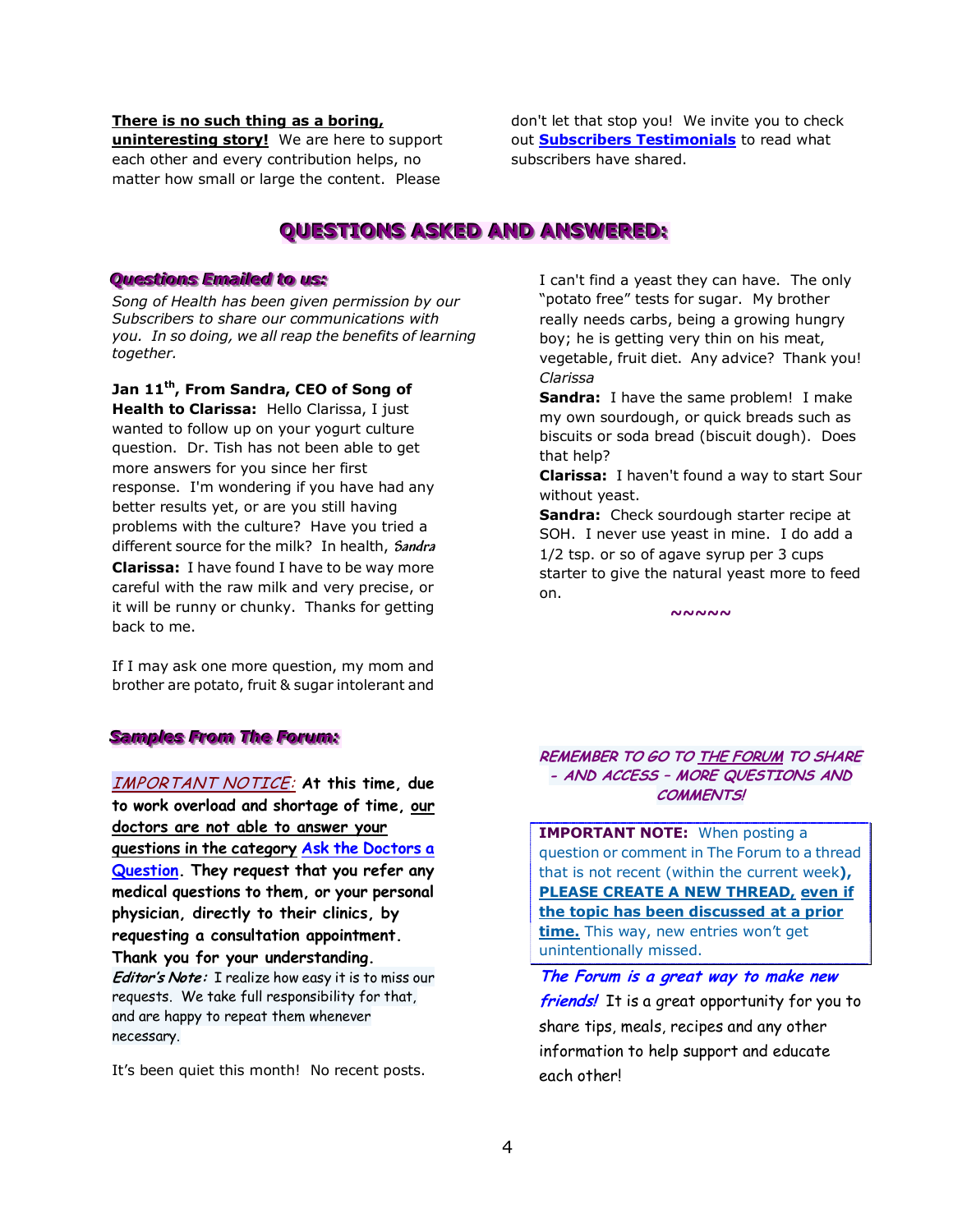

# **FOOD LABEL QUIZ**

## **CAN YOU GUESS THE FOOD CATEGORIES OF INGREDIENTS LISTED ON THIS LABEL?**

The following list of ingredients is on a label from a product that is dated 10/11 in The Food Resource List January 2012 update:

**INGREDIENTS:** Corn, sunflower oil, sea salt.

As part of my goal to help you in the quest of eating safely in accordance with your personal food intolerances, this section is another way to help you identify suspicious ingredients and … **HAVE SOME FUN!**

First, identify obvious food categories, i.e. potato starch = potato.

 $\blacktriangleright$  Next, identify potential hidden ingredients, i.e. guar gum = potato.

**Fight** Finally, if you can answer this, you are exceptionally brilliant: What product is this?

**~~~ The answers are at the bottom of the New Recipes section, just above The Food Resource List Updates.** *~~~*



 $\sim$  Each month we bring you articles on a myriad of topics regarding health and environmental issues. The main focus of Song of Health is to avail you of expert information on the Carroll Food Intolerance dietary methods. This – *DIET* - is the first step to getting and staying well. We feel there are also many other interesting and important issues to be aware of, so we share our findings with you, on what may have a cause and effect on our health and lives.  $\sim$ 

# **SHARING EXPERIENCES:**

**Remember that eating our food intolerances can have a dramatic effect on our moods as well as other symptoms we discuss,** *ad infinitum***.**

### **ANNOUNCEMENTS:**

There is still time, if you have not already done so, to **support our Naturopaths in their quest to regain and maintain the ability to perform the Carroll food intolerance evaluation methods and the Bolen diagnostic techniques,** as well as other methods that may be jeopardized. **This affects all of us directly and immediately!** [Please refer back to last month"s newsletter \(Jan](http://www.songofhealth.com/subscribers/newsletter.html)uary [2012\),](http://www.songofhealth.com/subscribers/newsletter.html) under Sharing Experiences, ["A Call to Action"](http://www.songofhealth.com/subscribers/newsletter.html#sharing) for details and a form letter that you may sign and send to the Board, etc. **Let our doctors know how much you appreciate how they have been significant in changing your life for the better**. *Thank you.*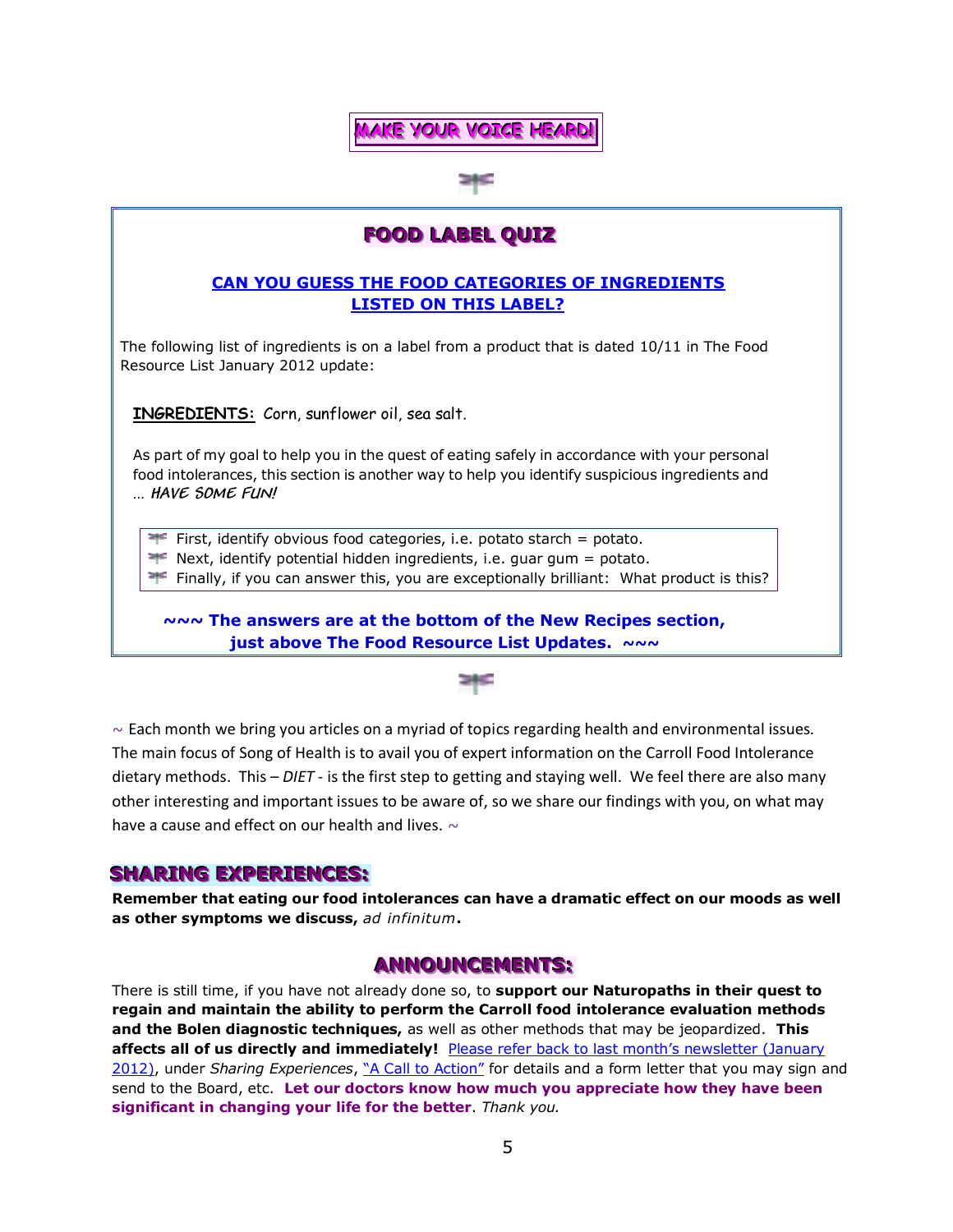# **IS THERE A SOAP FOR THE FRUIT INTOLERANTS?** *By Sandra Strom, CEO of Song of Health*

I must confess that I have neglected adding much to the Song of Health website lately. Not because I don"t care or have lost interest in your needs. On the contrary. For the past month I have been specifically concentrating on research for our fruit intolerant brothers and sisters. We've been able to help our fruit intolerants avoid *consumption* of their food intolerance; however, toiletries and cleansing products are another issue. Most of us aren't plagued with the issue of finding such a product that doesn"t include our food intolerance base. Yet, for fruit intolerants, natural soap products present a challenge. Be it body soaps, dish or laundry, coconut and palm is in just about everything. So, for those of you who do not have a fruit intolerant person in your household, please bear with us. It's always good to know about each other"s needs, though, whether it personally affects us or not. I can guarantee that, one day, someone will cross your path who will benefit from your "fruit" knowledge!

# **I have spent many hours in search of a natural soap bar product that does not contain olive, coconut, and/or palm oils – all fruit products.**

Coconut and olive oils are the most popular for their perfect soap properties; they are plentiful and thus fairly economical in comparison to other oils, allowing for a competitively priced product. Tried and true, soapmakers who shy away from animal products, such as lard and tallow, lean on the use of coconut and olive oil, as well as palm. When mixed with a product that "saponifies" the oil, generally sodium hydroxide (lye), they produce a nice lather, clean well, blend well with other infusions without color and odor interference, and do not block the skin"s pores as do animal products. With all their benefits and no detriments to the average user, what would inspire a soapmaking company to veer

away from using the fruit oils? Obviously not enough; hence, our fruit intolerants are plum (another fruit) out of luck, depending on their sensitivity. Personally, if I knew a soap contained a potato derivative, you can bet I would not be using it and taking a chance of having the potato absorb into my spud intolerant body.

Empathetic to the cause, I have launched myself on a mission  $\sim$  If I can't find a fruit-free soap, and so far I haven't, then maybe it"s time to learn how to make it. Sounds simple enough, eh? Any soapmaker knows, no way! I have been spending hours, turned into days and weeks, in search of how to convert a fruit-based recipe into one with a non-fruit base. I have contacted university research departments, agriculture extension services, website experts, and successful soapmakers in the hopes of finding help. How difficult can it be to create a formula that will produce a soap that's not too hard, not too soft, (just right), lathers well, smells nice, is natural, safe, and causes no allergic reactions? Apparently, harder than I first suspected; as to date, I haven't succeeded in unlocking the secrets. I have found oils, infusions and scents that are fruit-free, but how much do I use of what? I am not giving up! I may not be a chemist, but I am a tenacious seeker of answers.

If I am going to indulge in the efforts of soapmaking for fruit intolerants, I"m hoping to also be able to eliminate any of the other food intolerance categories, such as grain, dairy, or honey. That leaves out rice bran oil, which would be a fine substitute for olive; or oatmeal and goat's milk, a few of commonly used ingredients. And, it would be a bonus to make it vegan.

I am learning about shea butter, an ingredient often used in soap; however, the percentage used is nowhere near the amount of coconut or olive. I read that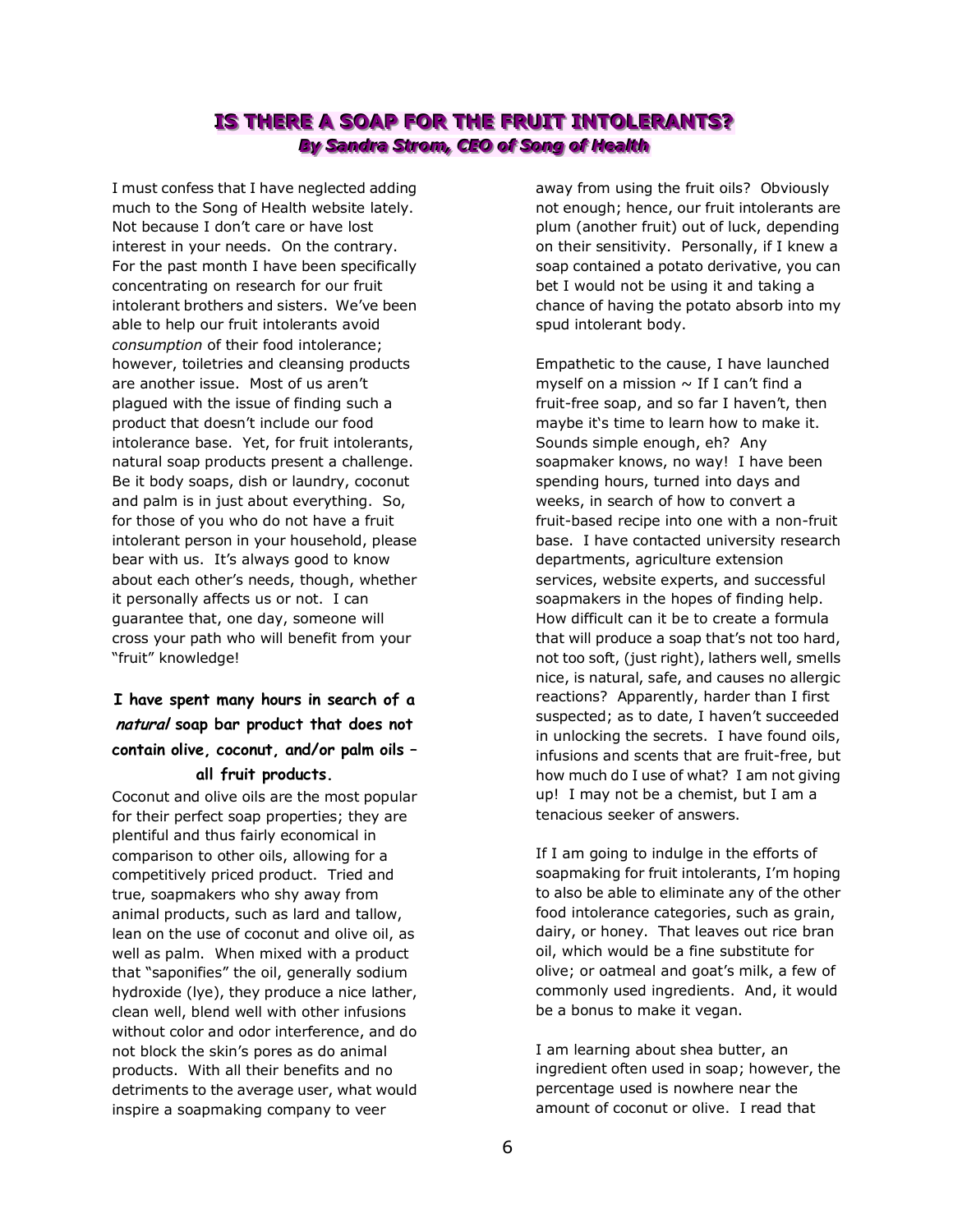some expert soapmakers have had success using all shea butter, but the risk is a slimy texture, as not all the shea oils will break down (saponify). It is good to have a little of the oils that don"t saponify – it is called "superfatting." The key word is "little." It is a quality ingredient that can be contributed.

I am considering such oils as sweet almond, jojoba, cocoa, castor, safflower, carrot root or seed, well…you get the picture. Still, I have yet to unearth the secrets for how much of what to use for that "just right" soap.

Another major factor is cost. There are a multitude of awesome, yet spendy, oils and other ingredients available, but what is a feasible affordable price? *How much would you be willing to pay for a fruit free bar of soap?* 

Once I"m finally educated on what will work, I predict that I"ll catch the soap bug, as do most soapmakers. For me, it's like cooking. There's so many options for creating  $-$  the different natural colors, the smells, designs. Once I discover a base recipe, from there the options are unlimited, just like cooking. Some of the essential oils, herbs, and

natural additives make for a beautiful look and smell so fabulous that one is enticed to bite into the bar!

# **The one group of folks that I have yet to ask for guidance is YOU!**

Are any of you successful soapmakers who have a good understanding of what oils work well together? Do you know of a fruit-free formula for making soap bars? Do you know of a product on the market that is fruit-free? We need your help! Please contact me a[t manager@songofhealth.com.](mailto:manager@songofhealth.com)

Sharing this best kept secret knowledge will be a blessing for those who are limited to seeking out which products are the least detrimental to them. Instead, let's help them to obtain the peace of mind that comes from knowing there is finally a product available that is absolutely safe and harmless to their fruit intolerant bodies.

**Are you interested in using fruit free soap? Your feedback is greatly appreciated.**  *To All My Relations,* **Sandra**

**"Every dis-ease known to humans is created in our digestion system" ~ Dr. Harold Dick, ND** 



### **NEW RECIPES**

**Each month a new recipe(s) are published in the Recipes section at Song of Health. In the newsletter they are listed and linked** so you can easily go to them in the Recipes section.

≥†£ The ingredients for all the recipes are coded for the *basic* food intolerance categories.

e pe From time to time you may find an existing recipe has been slightly corrected from the original, in order to make it easier to follow, or to update new findings of ingredients for food intolerances.

WE INVITE YOU TO SHARE YOUR SUGGESTIONS, RECIPES, COMMENTS AND CONCERNS. Please go to [The Forum](http://www.songofhealth.com/subscribers/forumintro.html) and post in the Recipes section, or contact us at [manager@songofhealth.com.](mailto:manager@songofhealth.com)

*~* **REMEMBER TO EAT ORGANICALLY GROWN, LOCAL FOODS WHENEVER POSSIBLE.**

*~ We recommend you use Celtic sea salt, which is Neutral and pure...and delicious!*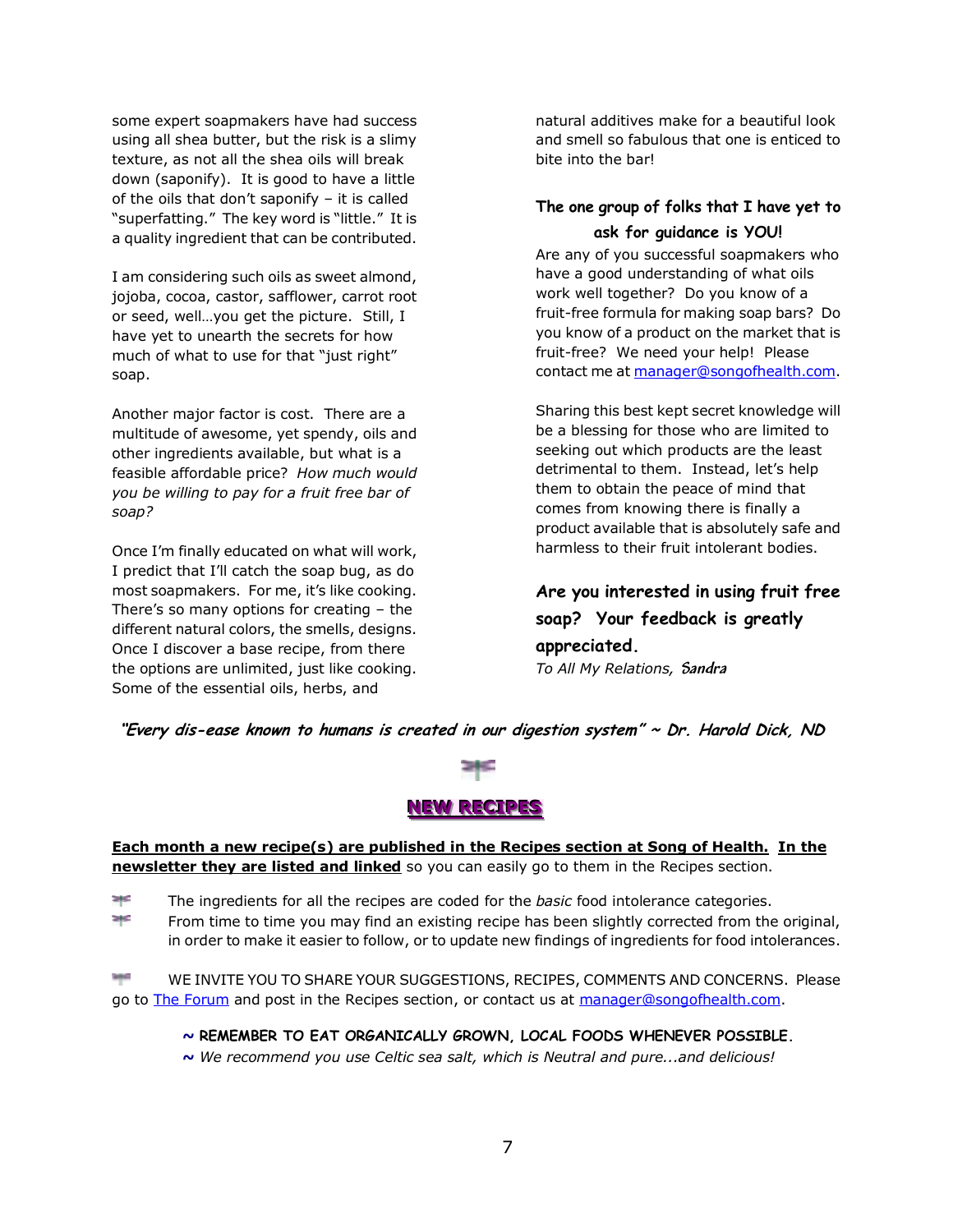### *REMEMBER TO:* **REFER TO THE [FOOD SUBSTITUTIONS LIST](http://www.songofhealth.com/subscribers/foodresources/foodsub.html) FOR ALTERNATIVES AND THE [FOOD RESOURCE LIST](http://www.songofhealth.com/subscribers/foodresources/intro.html) FOR HIDDEN INGREDIENTS.**

### **LLIST OF NEW RECIPES**

Just click on the recipe link to go directly to it in the RECIPES SECTION, or copy and paste the "url". Remember to log in first!

**Is there a recipe you would like to have, or need help adapting? I'm happy to help! Contact me at [manager@songofhealth.com.](mailto:manager@songofhealth.com)** 

# **Remember to check out the Recipes sections for Delicious and Healthy Valentine's Day options!**

### **CAKES:**

**[GINGERBREAD \(Basic Recipe\)](http://www.songofhealth.com/subscribers/recipes/cakes.html#GingerbreadBasic)**

**[SANDY'S GINGERBREAD CAKE](http://www.songofhealth.com/subscribers/recipes/cakes.html#SandysGingerbreadCake)**

Check out the [Recipes](http://www.songofhealth.com/cgi/forum/mf_browse.pl?Com=category&Category=a01xF166) category in The Forum for recipes that fellow Subscribers have been gracious enough to share! Plus, cooking and baking questions are asked and answered.

### **SHE**



*Wasn't that fun?! How did you do?*

8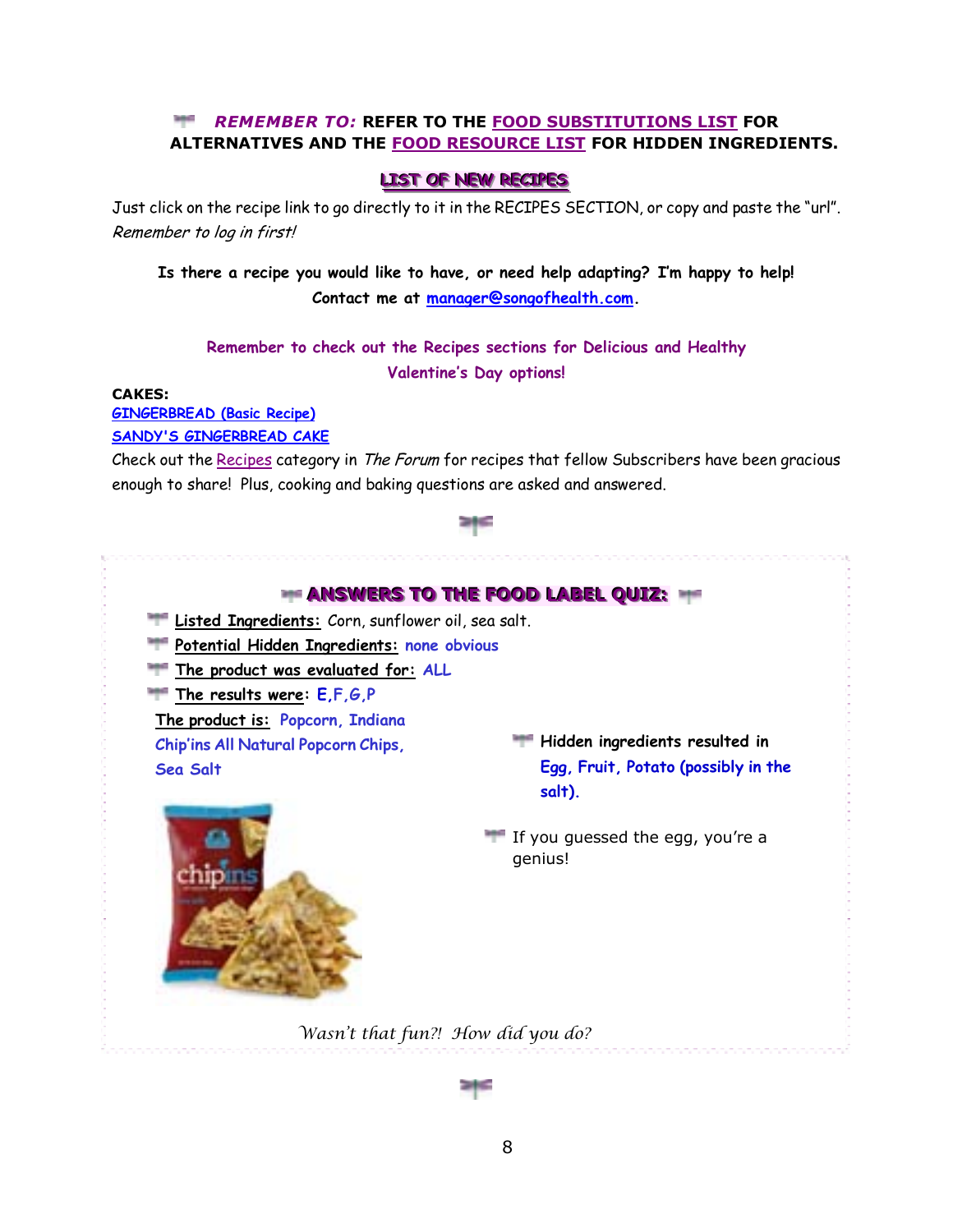**REMINDER: IMPORTANT! We will continue to print this message in every newsletter from now on. It is an important issue that we believe needs to always be addressed:** On occasion, a Subscriber will ask our doctors a food intolerance question and their responses will slightly differ. This has sometimes caused confusion and has been expressed directly to one of our doctors by several patients.

Per our doctors: "…most likely, we are not evaluating foods for, e.g., potato content. We are evaluating a food against a blood sample of a person with a known potato intolerance…" Test results for one patient to a food can vary from another patient, even though they are intolerant to the same food category. So, one doctor may determine a different result than any of the other doctors who competently perform this analysis, because they are evaluating for a patient's specificity to a specific food sample. "It is one of the peculiarities of the methodology."

For this reason, we constantly emphasize throughout the Song of Health website that the information found on the website is a guide only. If you have any personal issues with a product, in other words, an evaluation shows that a food should be OK for you to eat, yet you have a reaction to it anyway, we suggest you refrain from consuming it until you have it evaluated for you personally.

Always, always, always consult your physician with any medical issues you may be experiencing, any drugs you have questions about, or your medical care. Our purpose is to help you to determine what foods are included in food intolerance categories. All other information, including articles, are for educational purposes and is not meant to replace your doctor's care for you. We are set up as a support team for doctor, patient and Subscriber. There are many questions Song of Health can answer for you, and we encourage you to ask us first, in regards to food and food intolerances. All other medical discussions should be directed to your physician.

If you have any questions or comments, please contact us. We are here to support you and your efforts to claim and maintain great health by refraining from your food intolerances. **In Health, Sandra Strom**

**\*About this month's picture:** National Geographic"s Science Photo Gallery on line: "**Inside the Heart.** Tissue-paper thin but tough, the valves of the human heart open and close to pump 6 quarts (0.9 liters) of blood a day through 60,000 miles (97,000 kilometers) of vessels. That's equivalent to 20 treks across the United States from coast to coast. The heart is a magnificent machine when it's in good working order. But coronary heart disease is the number one killer of American men as well as women, resulting in 500,000 deaths in the United States and killing 7.2 million people worldwide each year."

# **FFOOOODD RREESSOOUURRCCEELLIISSTT UUPPDDAATTEESS**

### **THE FOOD RESOURCE LIST ON THE WEBSITE IS AVAILABLE IN PRINTABLE VERSION. Use the codes below to translate the Results Column. KEY FOR RESULT CODES**

| $ALL =$ | <b>Bad for All</b> | $Ms =$ | <b>Mine Salt</b>       |
|---------|--------------------|--------|------------------------|
| $D =$   | <b>Dairy</b>       | $N =$  | <b>Neutral for All</b> |